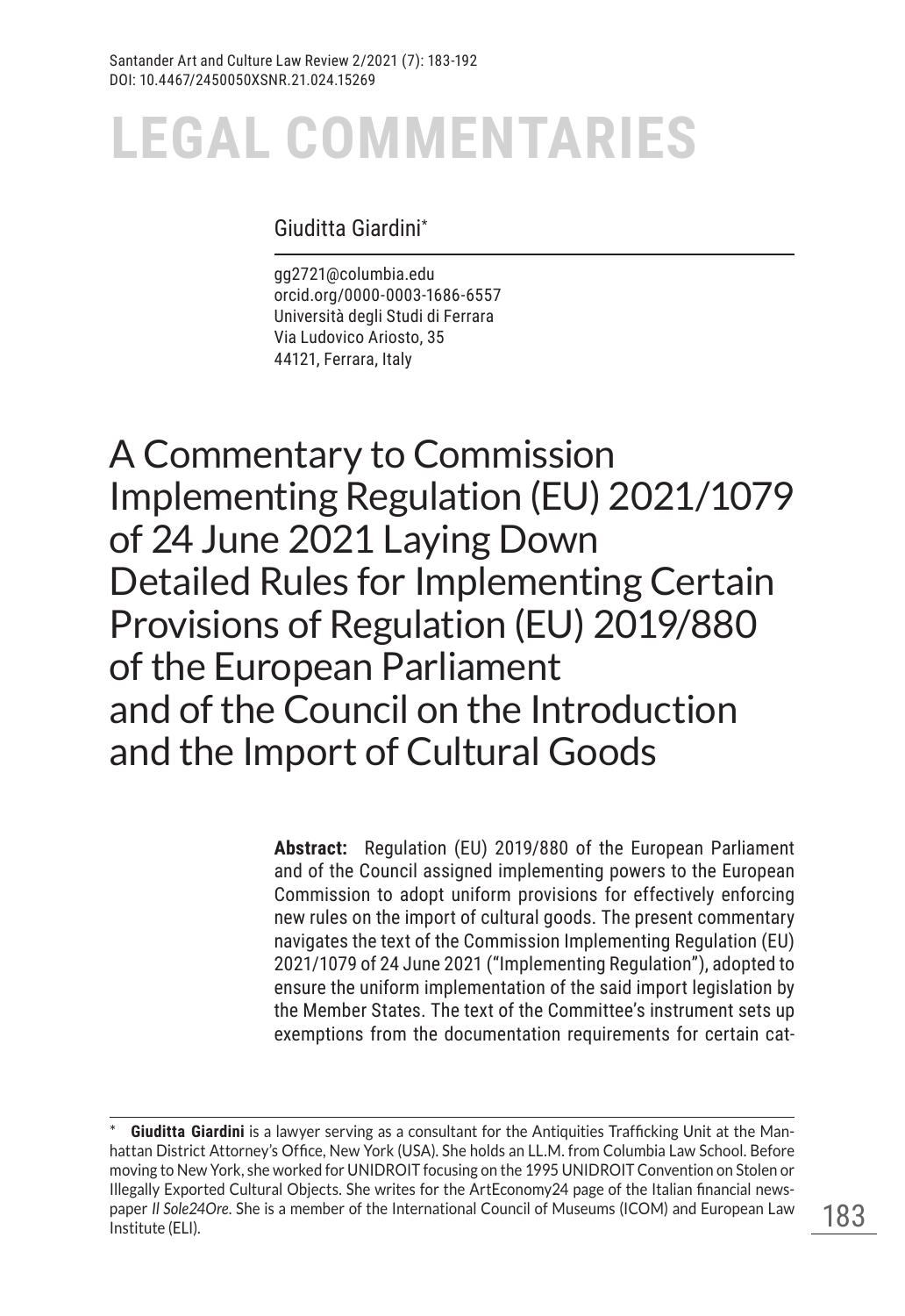egories of goods; contains detailed provisions on import licenses and statements; and establishes rules for the electronic system for the import of cultural goods. The ambitious provisions of the Implementing Regulation raise some important questions, e.g. whether the electronic system will facilitate the work of custom agents or engulf it; or whether national export offices and legislative bodies will step up to the challenge and quickly adapt to the new system and new rules.

**Keywords:** import of cultural goods, provenance, European Regulation, electronic system, import license, import statement

# Introduction and Legal Basis

#### The Single Market challenge

One of the core objectives of the European Economic Community (EEC) was the creation of a common market offering the free movement of goods, services, people, and capital (the so-called "four freedoms"). The adoption of the Single European  $Act<sup>1</sup>$  marked a crucial step towards the development of the Single European Market, which was launched on 1 January 1993. The single market sought to guarantee the "four freedoms"; and the free movement of goods was secured through the elimination of customs duties, quantitative restrictions and the prohibition of measures having an equivalent effect. However, Article 36 of the Treaty on the Functioning of the European Union<sup>2</sup> allows Member States to take measures to protect national interests in the form of goods when such protection was justified by general, non-economic considerations (e.g. public morality, public policy, or public security). Article 36 also ensures the safeguarding of national treasures possessing artistic, historic, or archaeological value. On 9 December 1992, one month before the opening of the Single Market, the Council adopted Regulation (EEC) No. 3911/92 on the export of cultural goods.3 This Regulation set up a European export licensing system for art objects, defined in the Annex to the text. Several months later, on 15 March 1993, the Council adopted Directive 93/7/EEC

<sup>1</sup> OJ L 169, 29.06.1987, p. 1.

<sup>&</sup>lt;sup>2</sup> Consolidated version of the Treaty on the Functioning of the European Union, OJ C 115, 9.05.2008, p. 47. The consolidated version is the result of the amendments introduced by the Treaty of Lisbon, OJ C 306, 17.12.2007, p. 1.

<sup>3</sup> OJ L 395, 31.12.1992, p. 1. It was amended and codified by Council Regulation (EC) No. 116/2009 of 18 December 2008 on the export of cultural goods (Codified version), OJ L 39, 10.02.2009, p. 1.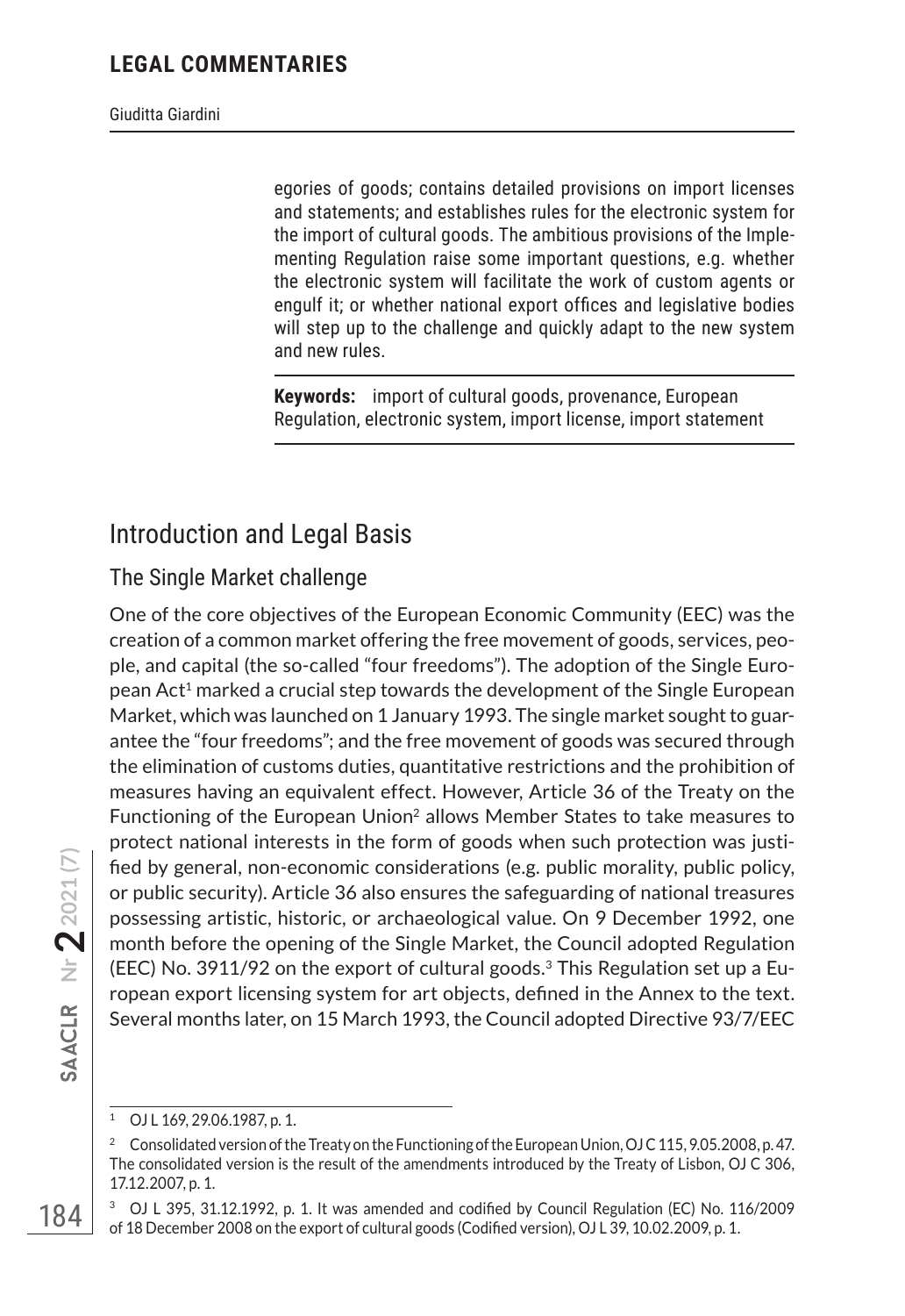on the return of cultural objects unlawfully removed from the territory of a Member State,<sup>4</sup> which established international rules for the restitution of cultural objects illegally exported from Member States of the European Union (EU) in breach of regional and national export laws. Until 2019, the EU only regulated the cultural property flows unilaterally. While the rules in place prevented cultural property originating from Member States to be dispersed, nothing shielded third countries' illegally exported cultural property from crossing the EU boundaries and freely circulating internally. Therefore, the only rules in place to control the flows of illegally-exported cultural property from third countries were temporary restrictions concerning cultural property from conflict zones.<sup>5</sup> Only after the United Nations Security Council's Resolution 2199/2015 acknowledged the link existing between the illicit trafficking of cultural objects and terrorist financing,<sup>6</sup> did the threat posed by terrorist groups in the near Middle East trigger the reaction of European lawmakers. The following years, the Council Conclusions of 12 February 2016 on the fight against the financing of terrorism, $<sup>7</sup>$  the Communication from the</sup> Commission to the European Parliament and the Council of 2 February 2016 on an Action Plan for strengthening the fight against terrorist financing, $^8$  and Directive (EU) 2017/541 of the European Parliament and of the Council<sup>9</sup> were adopted and became common rules in place on trade with third countries. These rules formed the legal basis for the new regulations discussed in this article, which sets out the conditions for the import of cultural property originating from third countries having regard to the fight against the illicit trade in cultural goods, in particular where such trade could contribute to terrorist financing.

<sup>6</sup> 12 February 2015, S/RES/2199 (2015).

<sup>8</sup> COM(2016) 50 final.

OJ L 74, 27.03.1993, p. 74. It was clarified and extended by Directive 2014/60/EU of the European Parliament and of the Council of 15 May 2014 on the return of cultural objects unlawfully removed from the territory of a Member State and amending Regulation (EU) No. 1024/2012 (Recast), OJ L 159, 28.05.2014, p. 1.

<sup>5</sup> On 7 July 2003, as a result of the Council Regulation (EC) No. 1210/2003 of 7 July 2003 concerning certain specific restrictions on economic and financial relations with Iraq and repealing Regulation (EC) No. 2465/96, OJ L 169, 8.07.2003, p. 6, the EU applied specific restrictions to trade in goods belonging to Iraq's cultural heritage, with the objective of facilitating the safe return of those goods. Eight years later, on 9 May 2011, in Council Regulation (EU) No. 442/2011 of 9 May 2011 concerning restrictive measures in view of the situation in Syria, OJ L 121, 10.05.2011, p. 1, the same restrictions were applied to Syrian cultural heritage.

<sup>7</sup> https://data.consilium.europa.eu/doc/document/ST-6068-2016-INIT/en/pdf [accessed: 17.12.2021].

<sup>9</sup> Directive (EU) 2017/541 of the European Parliament and of the Council of 15 March 2017 on combating terrorism and replacing Council Framework Decision 2002/475/JHA and amending Council Decision 2005/671/JHA, OJ L 88, 31.03.2017, p. 6.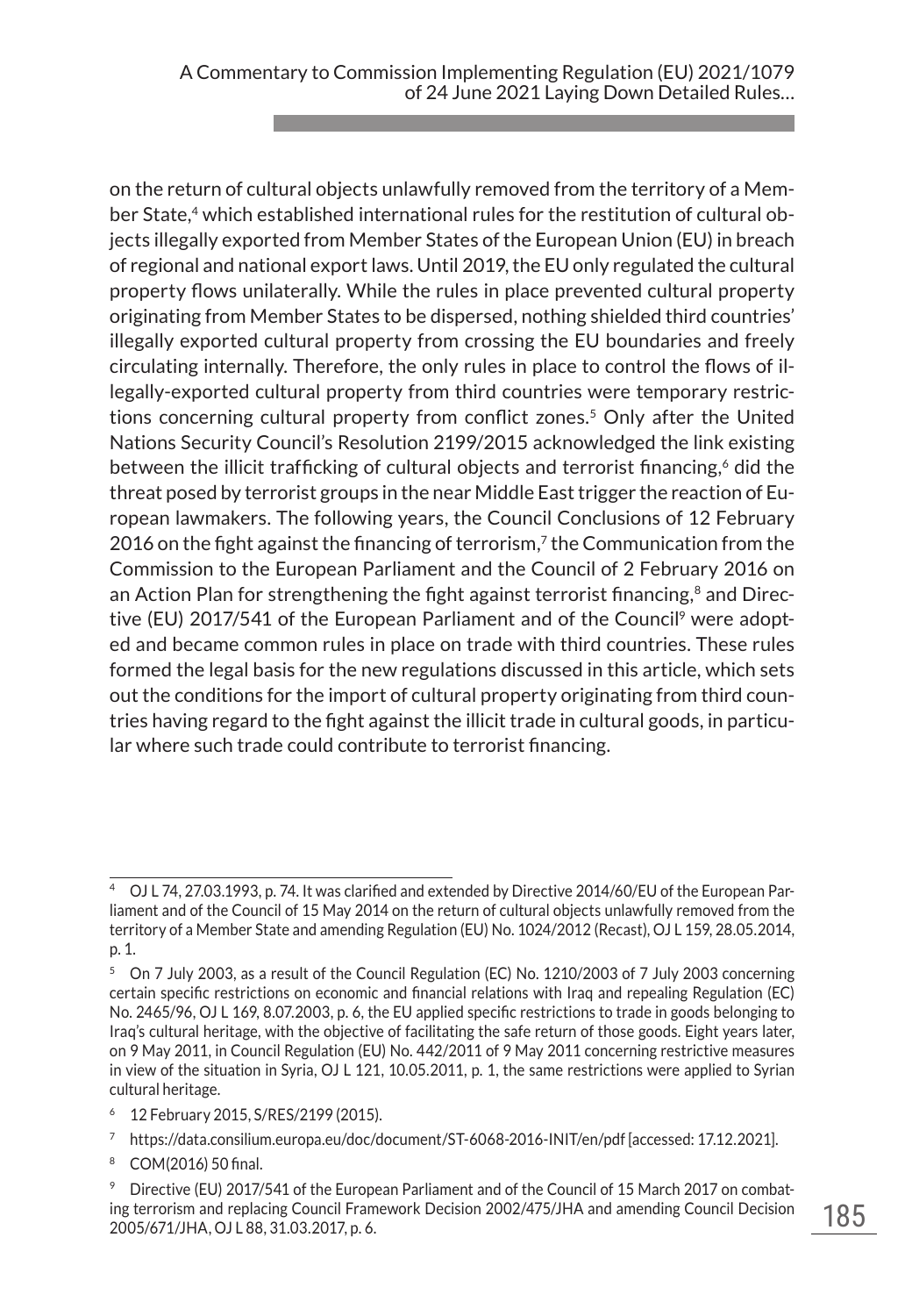Giuditta Giardini

# Regulation (EU) 2019/880

Similarly to Regulation 116/2009, Regulation (EU) 2019/880 on the introduction and the import of cultural goods $10$  provides for a system of import licences for third countries' cultural property in danger or most likely to be looted in their countries of origin, and importer statements for other categories of cultural goods not at risk. Pursuant to Article 4, any applicant who wishes to import into the EU territory any of the high-risk objects referred to in Part B of the Annex (i.e. products of archaeological excavations, or discovery on land or underwater, or parts of monuments at least 250 years old) needs an import license regardless of the value of the object. In order to import these high-risk objects, the importer must apply for an import license to the competent authority in the Member State, using a new electronic system set up under Article 8 and not yet operational. The application must be accompanied by any supporting documents and information providing evidence that the cultural good in question has been exported from the country where it was created or discovered in accordance with the laws and regulations of that country, or providing evidence of the absence of such laws and regulations at the time when the object was exported. Based on Article 5, for lower-risk objects listed in Part C of the Annex – such as zoological or botanical collections, coins, ethnographic objects, paintings, sculptures, manuscripts, and books that are more than 200 years old and have a value above  $€18,000$  – an importer statement must be submitted to the customs authorities. Such a statement consists of a declaration that the cultural good in question has been lawfully exported from a non-EU country, accompanied by a standardized description of the object. Article 2(1)(4) exempts "returned goods", defined as such by Article 203 of Regulation (EU) No.  $952/2013$ ,<sup>11</sup> from the new licensing regime. While the Regulation underwent numerous amendments during the legislative process, art collectors and dealers still feel uneasy about these additional compliance burdens.

# Commission Implementing Regulation (EU) 2021/1079 of 24 June 2021

#### Legal basis and preparatory work

Recital (22) of Regulation (EU) 2019/880 assigned implementing powers to the Commission to: adopt uniform conditions regarding the temporary admission of cultural goods and their custody; to draft templates for import license applications

<sup>10</sup> OJ L 151, 7.06.2019, p. 1.

<sup>&</sup>lt;sup>11</sup> Article 203 of the Regulation (EU) No. 952/2013 laying down the Union Customs Code, OJ C 229, 31.07.2012, p. 68, defines returned goods as "non-Union goods which, having originally been exported as Union goods from the customs territory of the Union, are returned to that territory within a period of three years and declared for release for free circulation".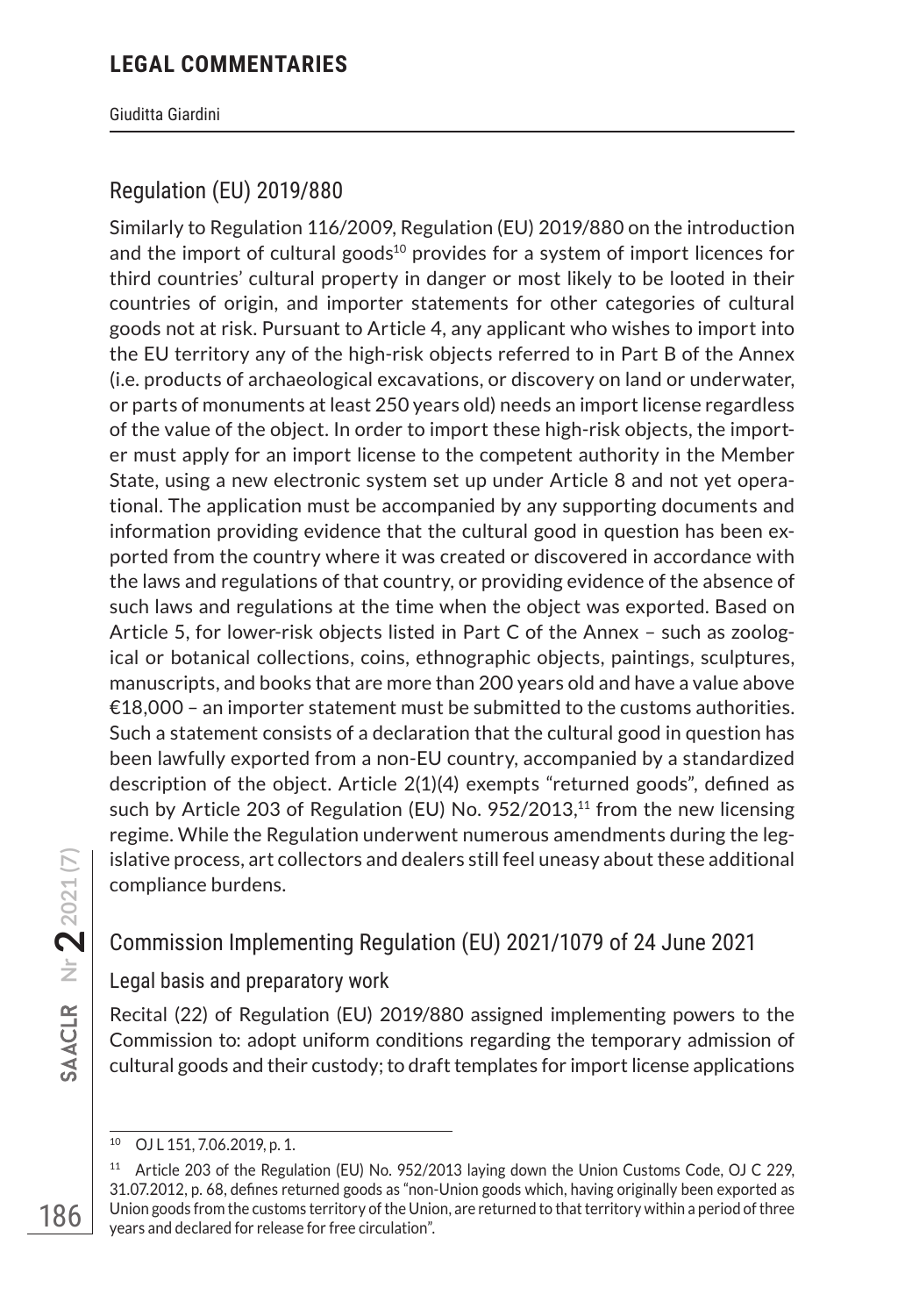and forms; and to establish an electronic system for the submission of applications and statements, the storage of documentation, and the exchange of information between Member States. Therefore, immediately after the adoption of Regulation (EU) 2019/880, the European Commission Directorate-General for Taxation and Customs Union (DG TAXUD) and the Committee on the Export of Cultural Goods began working on the Implementing Regulation. On 24 March 2021, the Commission circulated a draft text among relevant stakeholders,  $12$  and any interested party had four weeks to send comments back. Major stakeholders, such as UNESCO, UNIDROIT, WCO, INTERPOL, and ICOM, contributed to the revision of the draft. The final text, adopted on 24 June 2021, is broken down into four sections. Chapter II sets up detailed exemptions from the documentary requirements for certain goods; Chapters III and IV focus on import licenses and on importer statements, respectively; and Chapter V regulates the new electronic system.13

#### Detailed arrangements for an exemption from documentary requirements

Chapter II of the Implementing Regulation details three types of temporary admissions of protected cultural property which may be imported without an import license or an importer statement. Return goods (Article 3(4)(a) of Regulation (EU) 2019/880); cultural goods at risk (Article 3(4)(b)); and cultural goods imported for scientific and educational purposes, or to be offered for sale in international art fairs (Article  $3(4)(c)$ ), are not subject to documentary requirements.<sup>14</sup> The rationale behind Article 3(4)(b) is that even cultural property that falls within the protected categories<sup>15</sup> can cross European borders if their integrity and conservation is at stake. This provision ensures the maintenance of safe havens in European territories. Cultural property will be temporarily preserved in refuges and storage facilities, different from freeports, built in Member States and placed under the control of a designated public authority inscribed with the electronic system for the import of cultural goods ("ICG").<sup>16</sup> The import of goods at risk re-

<sup>12</sup> The draft text is available at: https://eur-lex.europa.eu/legal-content/EN/TXT/?uri=pi\_com%3AAres %282021%292087089 [accessed: 31.10.2021].

<sup>&</sup>lt;sup>13</sup> Commission Implementing Regulation (EU) 2021/1079 of 24 June 2021 laying down detailed rules for implementing certain provisions of Regulation (EU) 2019/880 of the European Parliament and of the Council on the introduction and the import of cultural goods, OJ L 234, 2.07.2021, p. 67.

 $14$  Based on Article 4(1), the person who wishes to import into the territory of the EU a cultural good exempted from the documentary requirements laid down in Article 3(4) points (b) and (c) of Regulation (EU) 2019/880 has to file only a standardized general description of the goods in the ICG system before lodging the corresponding customs declaration. Annex I to the Implementing Regulation contains the data dictionary to complete the standardized general description. Ibidem.

<sup>&</sup>lt;sup>15</sup> The categories are those listed under Parts B and C of the Annex. Regulation (EU) 2019/880, Article 2(4).

Implementing Regulation, Article 2(2).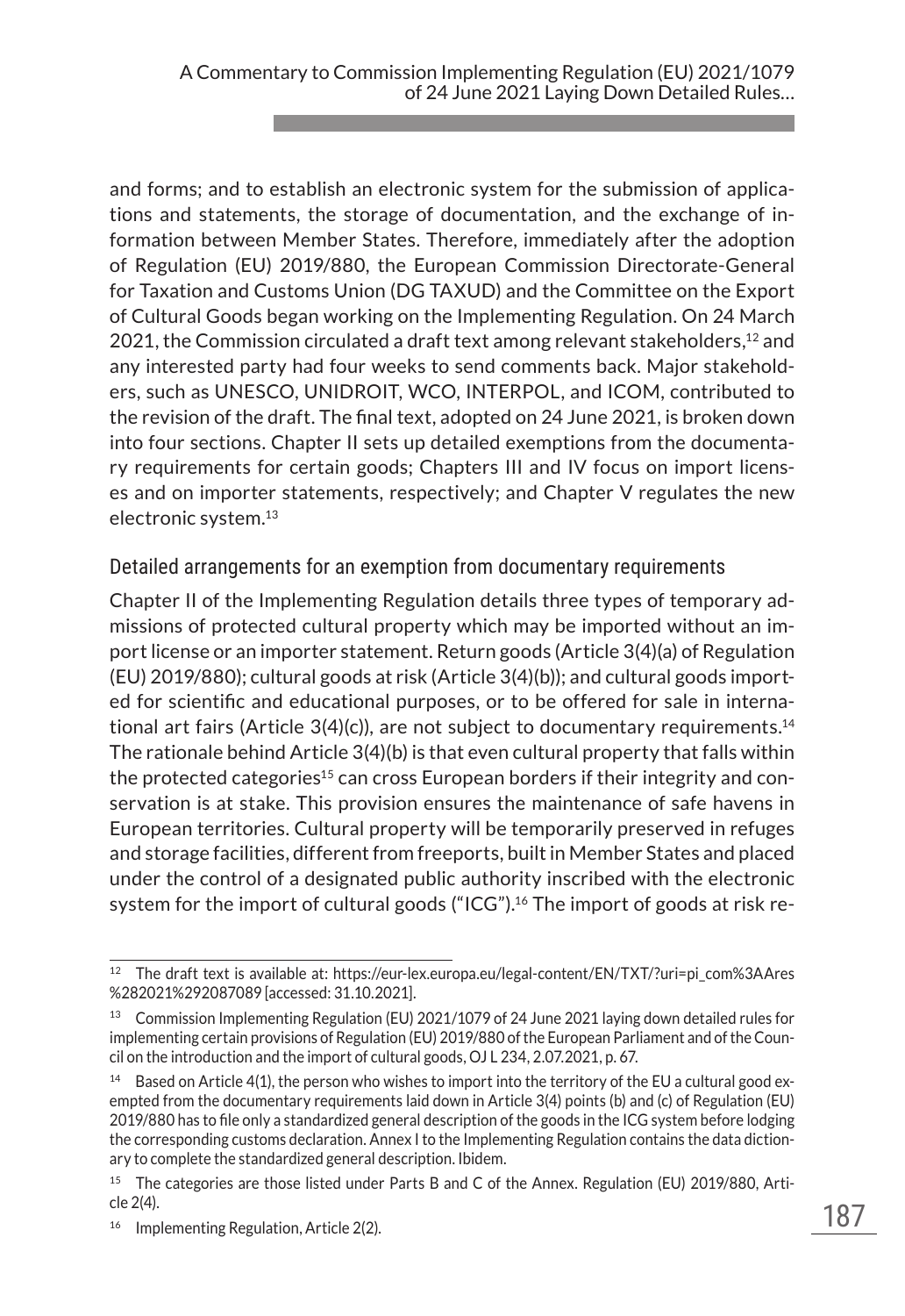#### Giuditta Giardini

quires the prior acceptance of an official request for safekeeping, submitted by a public authority of the third country processing or holding the cultural goods to the designated public authority in the  $EU^{17}$  The content of the Regulation exceeds the provisions of The Hague Convention of 1954 and its First Protocol<sup>18</sup> by allowing – during permanent stays in refuges – the display of cultural objects upon the prior approval of both the country from where the objects come from and the competent EU customs authority.

#### The import license

The applicant seeking an import license is fully responsible for any mendacious statement made when filing an application for an import license for objects listed in Article 4 of Regulation (EU) 2019/880.<sup>19</sup> The applicant<sup>20</sup> bears the burden of proving that the art goods he or she wishes to import have been exported from the country of interest in accordance with its patrimony laws; or alternatively has to "provide evidence of the absence of such laws and regulations at the time the cultural good was taken out of its territory".<sup>21</sup> Article  $8(1)(c)$  and (d) contains a detailed list of documents to submit when filing an application. The list includes, but it is not limited to, a colour photograph of the object; previous customs documentation providing evidence of past movements of the object; sale and shipping invoices; insurance papers; appraisal publications, including auction catalogues, condition reports, and any title, deed, will, or document from which the ownership of the property can be determined.

#### The importer statement

For categories of cultural goods the import of which does not require an import license, the importer is responsible for their lawful export from third countries and should provide sufficient information for the identification of the object by the customs authorities. The level of care required from the importer is an undefined "due diligence".22 In order to facilitate the procedure and to ensure legal certainty, the importer must file, together with the import statement, a standardized document provided for in Annex II of the Implementing Regulation. The template adopts

 $17$  Ibidem, Article 5. Yet based on Article 2(6), if no prior request has been made and no agreement is reached the Member State hosting the refuge bears the storage and maintenance costs.

<sup>&</sup>lt;sup>18</sup> Convention for the Protection of Cultural Property in the Event of Armed Conflict, 14 May 1954, 249 UNTS 240.

 $19$  The applicant signs a declaration taking responsibility for the veracity of all statements made in the application. Implementing Regulation, Article 8(1)(a).

<sup>&</sup>lt;sup>20</sup> Both applicants for an import license or submitters of an importer statement are identified through an EORI number. The EORI number is the Economic Operators Registration and Identification number for businesses which undertake the import or export of goods into or out of the EU.

<sup>&</sup>lt;sup>21</sup> Implementing Regulation, Article 8(1).

<sup>22</sup> Ibidem, Article 12(1).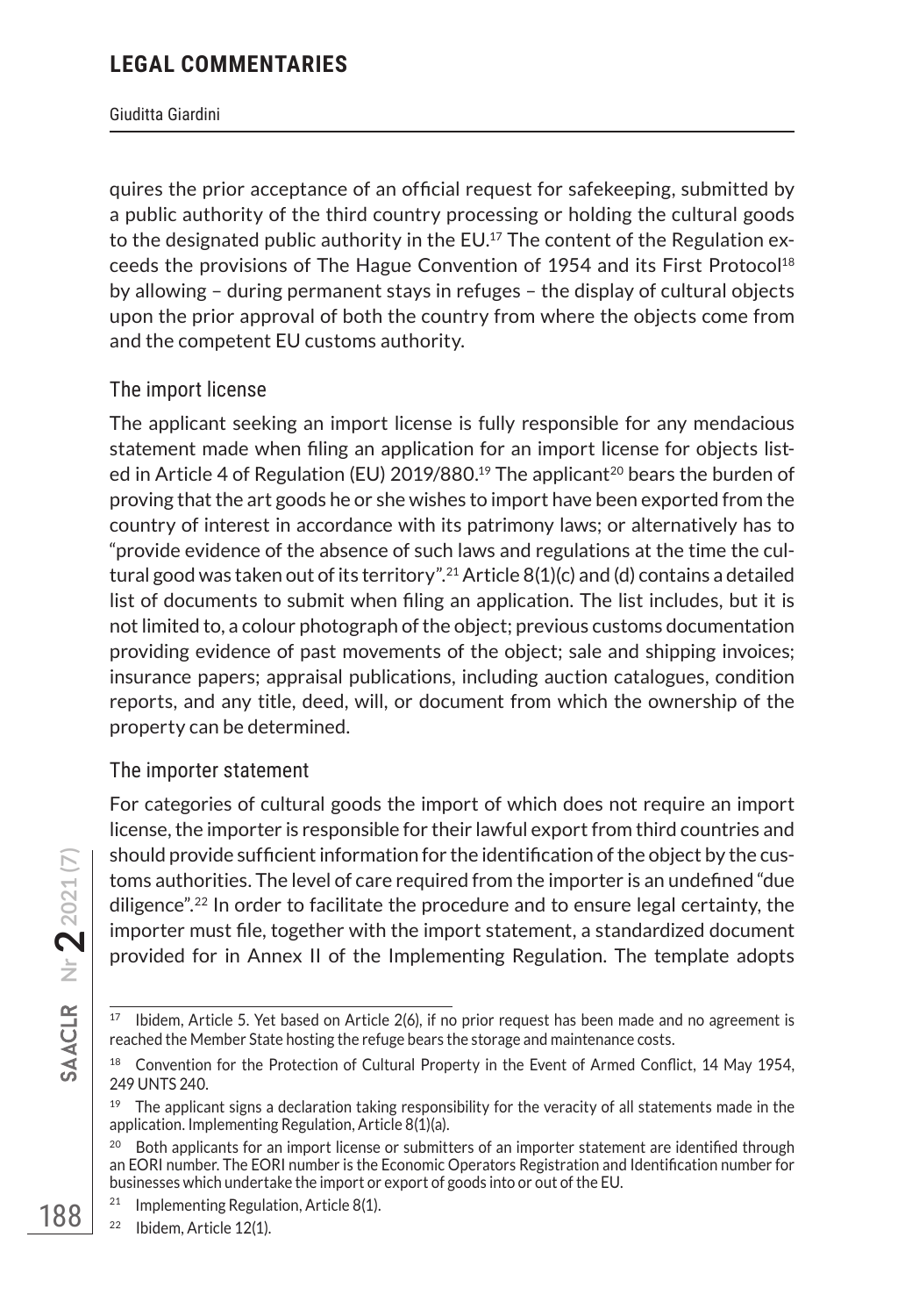the ICOM-Getty Institute Object ID standard criteria to facilitate the identification of art objects by customs authorities and ensure traceability after the cultural goods enter the internal market. The form allows for risk analysis and targeted controls. Upon request of the competent customs authority, the importer must file any of the documents listed under Article 12(4)(a)-(k) that are mandatory for an import license application according to Article  $8(1)(d)(i)-(x_i)$ , including the law of the country of interest when it subjects the export of cultural goods from its territory to the obtainment of a prior authorization.

#### The electronic system for the import of cultural goods (ICG)

The effectiveness of Regulation (EU) 2019/880 revolves around the efficacy of the ICG system.23 The centralized electronic system is to become operational within a period of six years from the entry into force of the Regulation.<sup>24</sup> The Commission is necessarily responsible for the setting up, functioning, and periodical updating of the system,<sup>25</sup> while Member States through their contact points will monitor the overall process.26 Both applications for import licenses (Article 17) and importer statements (Article 18), electronically signed by applicants and submitters, have to be filed via the ICG system. Further formalities will be carried out electronically on both sides, $27$  including any request by the competent authority for missing or additional information. The novelty of the ICG system lies in its hybrid nature, which allows it to exchange and simultaneously store information on art goods placed on the EU market, even temporarily. The electronic system will maintain important data regarding flows of cultural goods inside the EU boundaries, which will complement existing data on exported goods. At the same time, the system will guarantee the confidentiality of the carriers' information (Article 20). Applicants and submitters maintain access to their own individual positions on the ICG system to review their import licenses, importer statements, and general descriptions of the objects. In order to ensure consistency with previous assessments and to facilitate trade, any new application for the re-importation of the same cultural good will be subject to simplified requirements and will maintain the documentation already uploaded (Article 7).

 $23$  Implementing Regulation, Recital 16.

<sup>&</sup>lt;sup>24</sup> Part of the project on the import of cultural goods is developed also within the EU Single Window Environment for Customs, designed to provide quicker and more efficient sharing of electronic data between different government authorities involved in goods clearance at the border. European Commission, *Report from the Commission to the European Parliament and the Council pursuant to Article 14(3) of Regulation (EU) 2019/880 of the European Parliament and of the Council of 17 April 2019 on the introduction and the import of cultural goods*, 30 July 2020, COM(2020) 342 final.

<sup>25</sup> Implementing Regulation, Article 14.

<sup>26</sup> Ibidem, Article 15.

 $27$  Ibidem, Article  $17(3)(a)-(e)$ .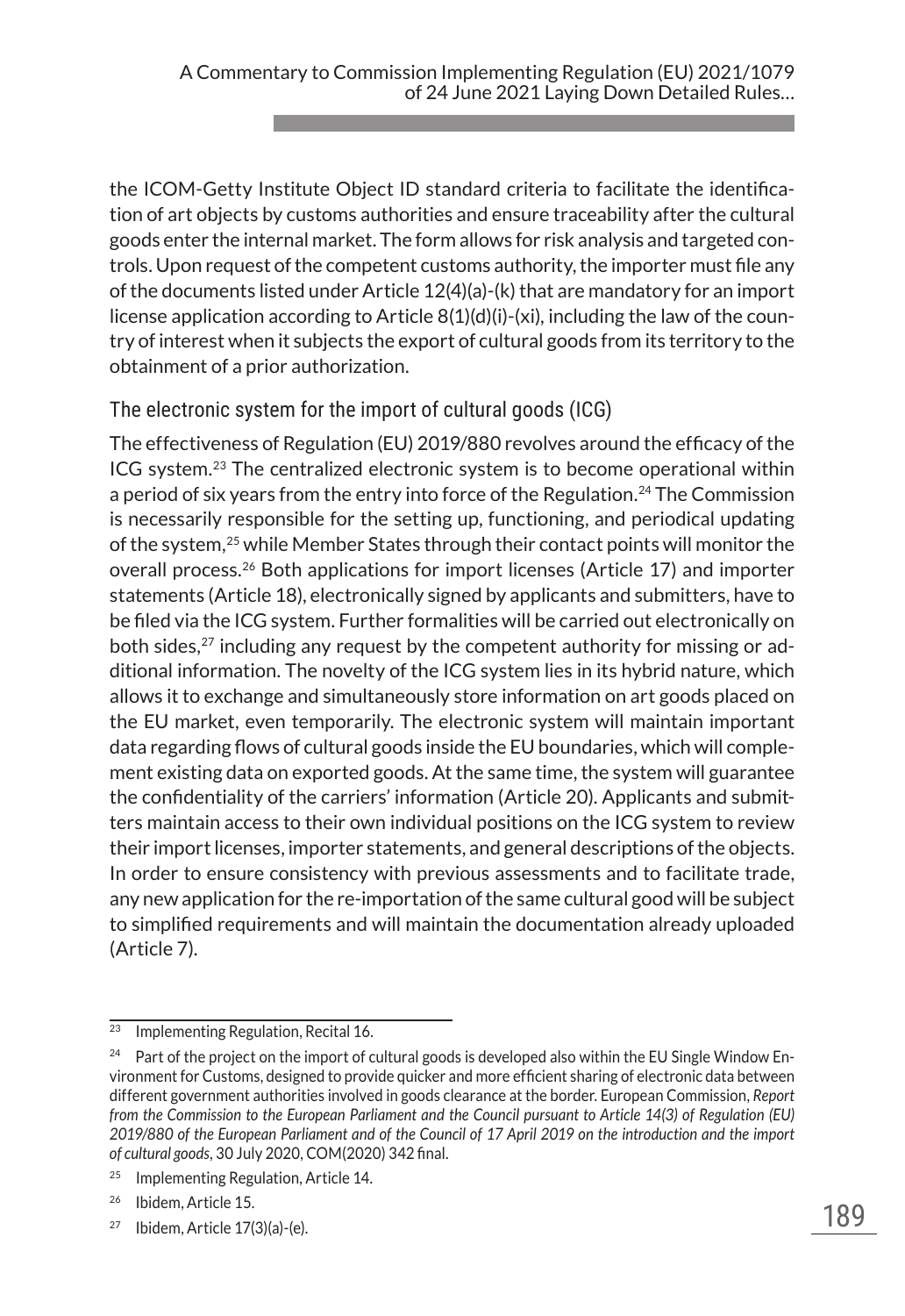Giuditta Giardini

# **Conclusions**

The present Commentary has emphasized the crucial role of the electronic system for the safe importation of cultural goods. To the extent that it will be fully employed by all European customs agencies by 28 June 2025 at the latest, the ICG system should prove fundamental to protect the European art market. Despite the criticism that followed the adoption of Regulation (EU) 2019/880 as being another item in the EU emotional agenda riding the wave of terror generated by the Islamic State's attacks on sites and museums, the creation of an electronic system was an overdue change. More problematic however are the practical aspects of the implementing legislation. With national export offices still unable to control the exit of all cultural property from Member States, and occasionally engulfed by incoming applications, controlling the illegal import of third country's goods places a heavier burden and increased liabilities on European authorities. The pressure is all on customs agents. In accordance with Article 4(6) of Regulation (EU) 2019/880, the competent authority has 21 days to make requests for additional information. Once the applicant has submitted the requested information (within 40 days), the competent authority will examine it and make a decision within 90 days.28 In their haste to make quick determinations so as not to clog the access doors to the European market, customs agents will have to promptly decide whether or not to subject the applicants to in-person checks of the object or to request more documentation. Everything hinges on the efficiency and speed of the ICG system, which must guarantee rapid and efficient communication between the various authorities located throughout the Member States in order to prevent system delays from nullifying legislative efforts. On the other hand, art collectors and dealers bear the responsibility of carefully researching the provenance of the objects they intend to import into the EU and request the appropriate import and export licenses to meet the criteria of the Implementing Regulation. Since the new system imposes the electronic filing of laws in place in the country of origin or in the State where the object has been located for five years, dealers and collectors may have to seek legal advice from experts in the country where the object comes from.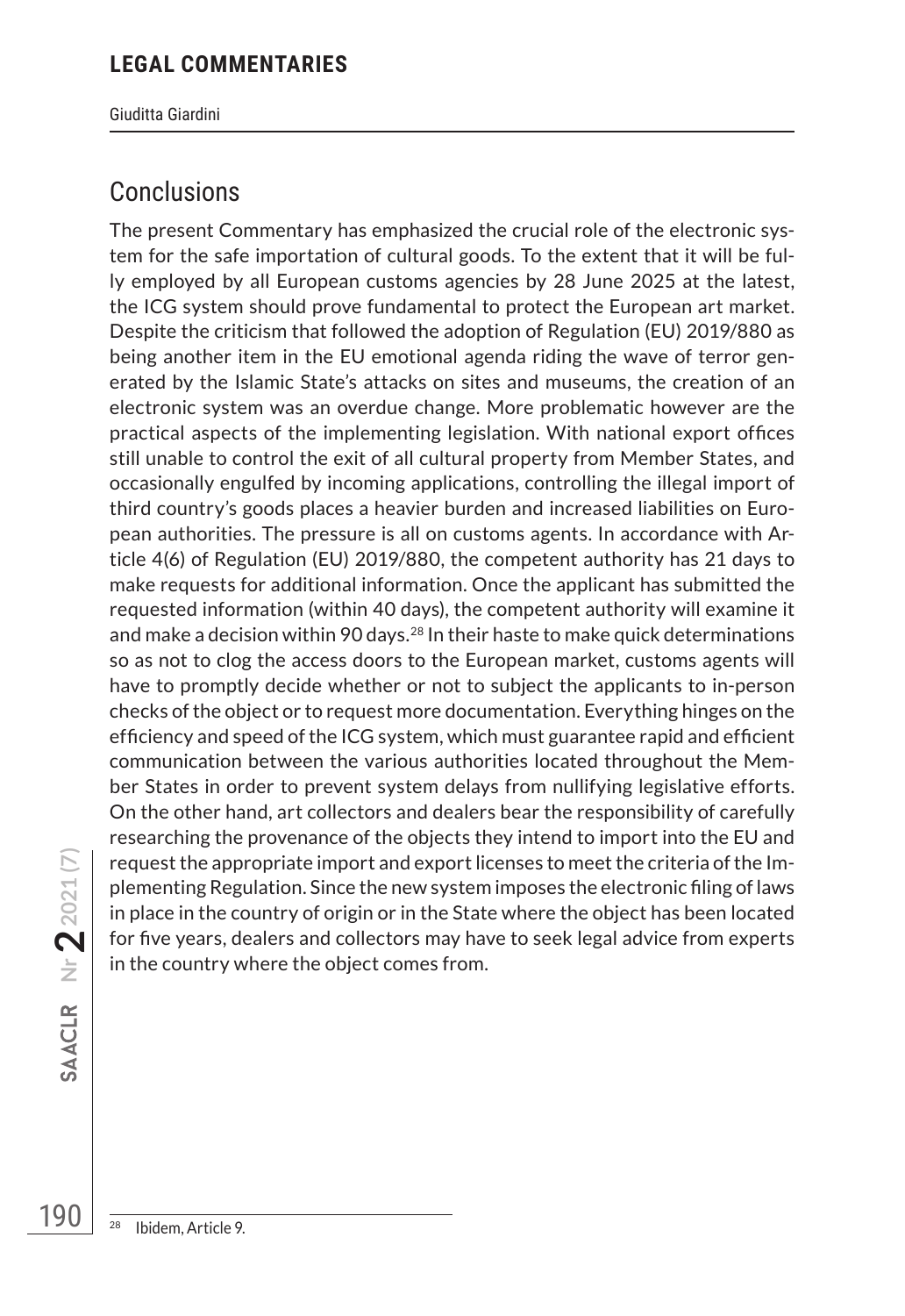#### References

- Commission Implementing Regulation (EU) 2021/1079 of 24 June 2021 laying down detailed rules for implementing certain provisions of Regulation (EU) 2019/880 of the European Parliament and of the Council on the introduction and the import of cultural goods, OJ L 234, 2.07.2021, p. 67.
- Consolidated version of the Treaty on the Functioning of the European Union, OJ C 115, 9.05.2008, p. 47.
- Convention for the Protection of Cultural Property in the Event of Armed Conflict, 14 May 1954, 249 UNTS 240.
- Council Directive 93/7/EEC of 15 March 1993 on the return of cultural objects unlawfully removed from the territory of a Member State, OJ L 74, 27.03.1993, p. 74.
- Council of the European Union, *Council Conclusions on the Fight Against the Financing of Terrorism*, 12 February 2016, https://data.consilium.europa.eu/doc/document/ST-6068- 2016-INIT/en/pdf [accessed: 17.12.2021].
- Council Regulation (EC) No. 116/2009 of 18 December 2008 on the export of cultural goods (Codified version), OJ L 39, 10.02.2009, p. 1.
- Council Regulation (EC) No. 1210/2003 of 7 July 2003 concerning certain specific restrictions on economic and financial relations with Iraq and repealing Regulation (EC) No. 2465/96, OJ L 169, 8.07.2003, p. 6.
- Council Regulation (EEC) No. 3911/92 of 9 December 1992 on the export of cultural goods, OJ L 395, 31.12.1992, p. 1.
- Council Regulation (EU) No. 442/2011 of 9 May 2011 concerning restrictive measures in view of the situation in Syria, OJ L 121, 10.05.2011, p. 1.
- Directive (EU) 2017/541 of the European Parliament and of the Council of 15 March 2017 on combating terrorism and replacing Council Framework Decision 2002/475/JHA and amending Council Decision 2005/671/JHA, OJ L 88, 31.03.2017, p. 6.
- Directive 2014/60/EU of the European Parliament and of the Council of 15 May 2014 on the return of cultural objects unlawfully removed from the territory of a Member State and amending Regulation (EU) No. 1024/2012 (Recast), OJ L 159, 28.05.2014, p. 1.
- European Commission, *Communication from the Commission to the European Parliament and the Council on an Action Plan for Strengthening the Fight Against Terrorist Financing*, 2 February 2016, COM(2016) 50 final.
- European Commission, *Report from the Commission to the European Parliament and the Council pursuant to Article 14(3) of Regulation (EU) 2019/880 of the European Parliament and of the Council of 17 April 2019 on the introduction and the import of cultural goods*, 30 July 2020, COM(2020) 342 final.
- Regulation (EU) 2019/880 of the European Parliament and of the Council of 17 April 2019 on the introduction and the import of cultural goods, OJ L 151, 7.06.2019, p. 1.
- Regulation (EU) No. 952/2013 laying down the Union Customs Code, OJ C 229, 31.07.2012, p. 68.

Single European Act, OJ L 169, 29.06.1987, p. 1.